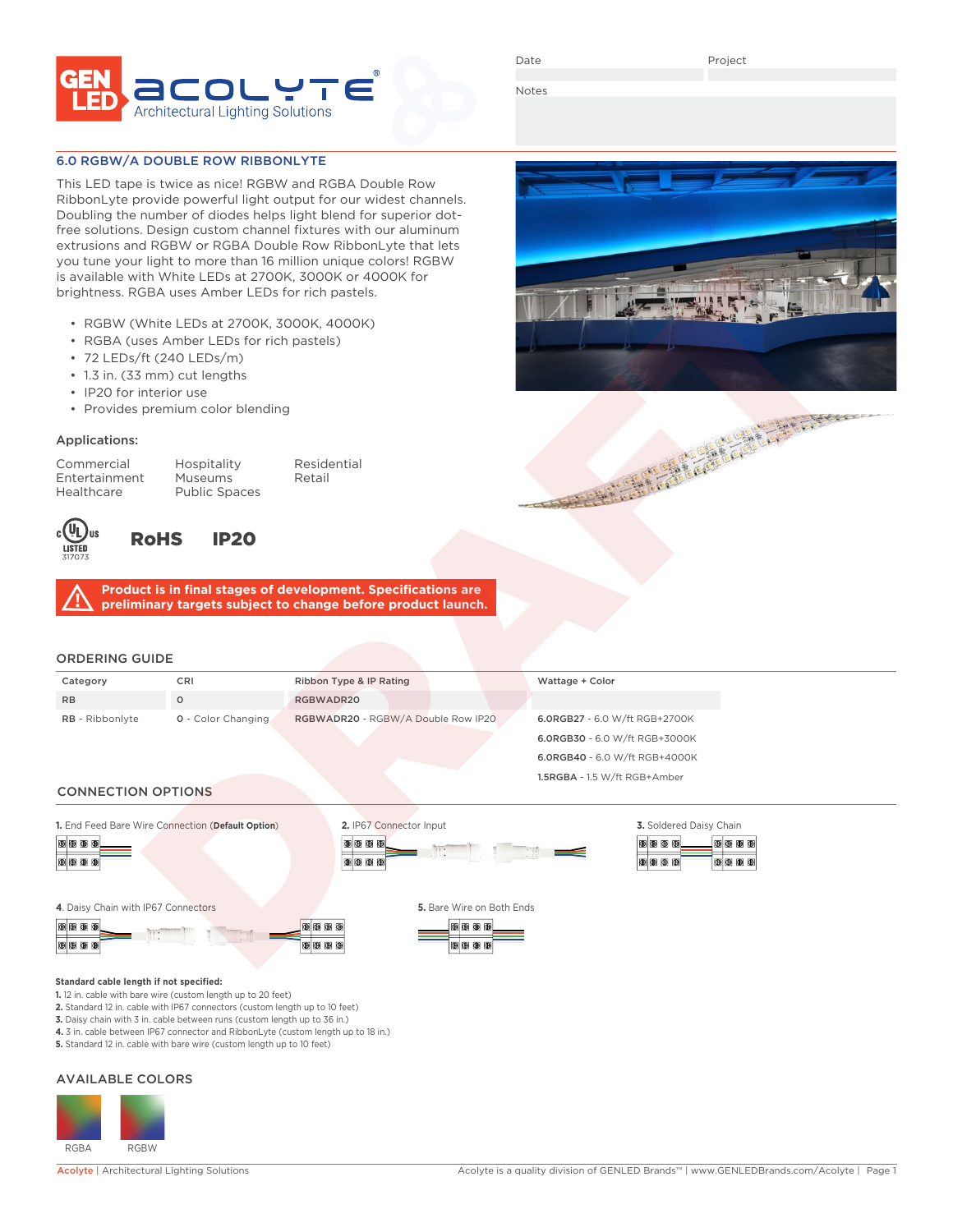

# SPECIFICATIONS / DIAGRAM / USAGE GUIDELINES

|                                                                                                                                                                | 6.0 RGBW/A DOUBLE ROW RIBBONLYTE                                                                                                                                       |  |  |
|----------------------------------------------------------------------------------------------------------------------------------------------------------------|------------------------------------------------------------------------------------------------------------------------------------------------------------------------|--|--|
| <b>Operating Voltage</b>                                                                                                                                       | 24 V                                                                                                                                                                   |  |  |
| Power Consumption - RGBW                                                                                                                                       | 6.0 W/ft (19.7 W/m)                                                                                                                                                    |  |  |
| Power Consumption - RGBA                                                                                                                                       | 1.5 W/ft (4.9 W/m)                                                                                                                                                     |  |  |
| Current (mA) - 24V - RGBW                                                                                                                                      | 251.2 mA/ft (823.6 mA/m)                                                                                                                                               |  |  |
| Current (mA) - 24V - RGBA                                                                                                                                      | 62.4 mA/ft (204.6 mA/m)                                                                                                                                                |  |  |
| <b>LED Pitch</b>                                                                                                                                               | 72 LEDs/ft (240 LED/m)                                                                                                                                                 |  |  |
| <b>Protection Rating</b>                                                                                                                                       | IP <sub>20</sub>                                                                                                                                                       |  |  |
| Dimming/Control                                                                                                                                                | DMX / Lutron A-Series 1% dimming LED drivers                                                                                                                           |  |  |
| <b>Operating Temperature</b>                                                                                                                                   | -22° F to 140° F (-30° C to 60° C)                                                                                                                                     |  |  |
| Colors/Color Temperatures                                                                                                                                      | RGBW (2700K), RGBW (3000K), RGBW (4000K), RGB+Amber                                                                                                                    |  |  |
| Lumens - RGBW                                                                                                                                                  | 510 lm/ft (1672 lm/m) all LEDs at 100%                                                                                                                                 |  |  |
| Lumens - RGBA                                                                                                                                                  | 120 lm/ft (393 lm/m) all LEDs at 100%                                                                                                                                  |  |  |
| LED Beam Angle                                                                                                                                                 | $120^{\circ}$                                                                                                                                                          |  |  |
| Lamp Life                                                                                                                                                      | 50,000 Hours                                                                                                                                                           |  |  |
| Cuttable Length - 24V                                                                                                                                          | $1.3$ in $(33$ mm)                                                                                                                                                     |  |  |
| Lumens/Watt - RGBW                                                                                                                                             | 85 lm/W (all LEDs at 100%)                                                                                                                                             |  |  |
| Lumens/Watt - RGBA                                                                                                                                             | 80.05 lm/W (all LEDs at 100%)                                                                                                                                          |  |  |
| <b>Constant Voltage</b>                                                                                                                                        | $\checkmark$                                                                                                                                                           |  |  |
| Cable Length                                                                                                                                                   | 12 in (30.5 cm)                                                                                                                                                        |  |  |
| <b>Certifications</b>                                                                                                                                          | UL 2108 Issued: 2016/06/17 Ed: 1 Rev: 2021/10/16 Low Voltage Lighting Systems.<br>CSA C22.2 No. 250.0, General Requirements for Luminaires.<br>ROHS compliant UL 2108. |  |  |
|                                                                                                                                                                |                                                                                                                                                                        |  |  |
| <b>Top View</b><br><b>24V DIMENSIONS</b>                                                                                                                       | Side View<br><b>Dimensions</b>                                                                                                                                         |  |  |
| $\circledR$<br>⊕<br>$^{\circledR}$<br>$^{\circ}$<br>IP <sub>20</sub><br>$^{\circledR}$<br>$\circledR$<br>$^{\circledR}$<br>⊕<br>CUTTABLE EVERY: 1.3 in (33 mm) | Width 1.02 in (26 mm)<br>Max Length XXX(XXX m)<br>Height 0.09 in (2.3 mm)                                                                                              |  |  |
|                                                                                                                                                                |                                                                                                                                                                        |  |  |

USAGE GUIDELINES

- When installing this product take into account the surface temperature of the material this product is mounted to. Many building surfaces which are exposed to direct sunlight exceed the 140 °F (60 °C) maximum that our product is rated for. High risk locations like this should be avoided.
- Please refer to our RibbonLyte Proper Use Guide in our *Application Guide* for more information. Available for download at www.GENLEDBrands.com/Acolyte.
- Compatible with a wide variety of control products including the entire line of Lutron dimming systems.
- For use with Acolyte drivers, 0-10V dimming modules and interface controllers (DMXINF models).
- Use with non-Acolyte supplied drivers is not supported or warrantied.
- Due to the nature of the product, RibbonLyte cuttable lengths are generally longer or shorter than the customer requested length. Unless specified, RibbonLyte is factory cut at the shorter cuttable point.
- We reserve the right to make changes to product lineup, specifications, design and finishes at any time without notice.

Acolyte does not warrant or represent that the information is free from errors or omission. The information may change without notice and Acolyte is not in any way liable for the accuracy of any information printed and stored or in any way interpreted or used.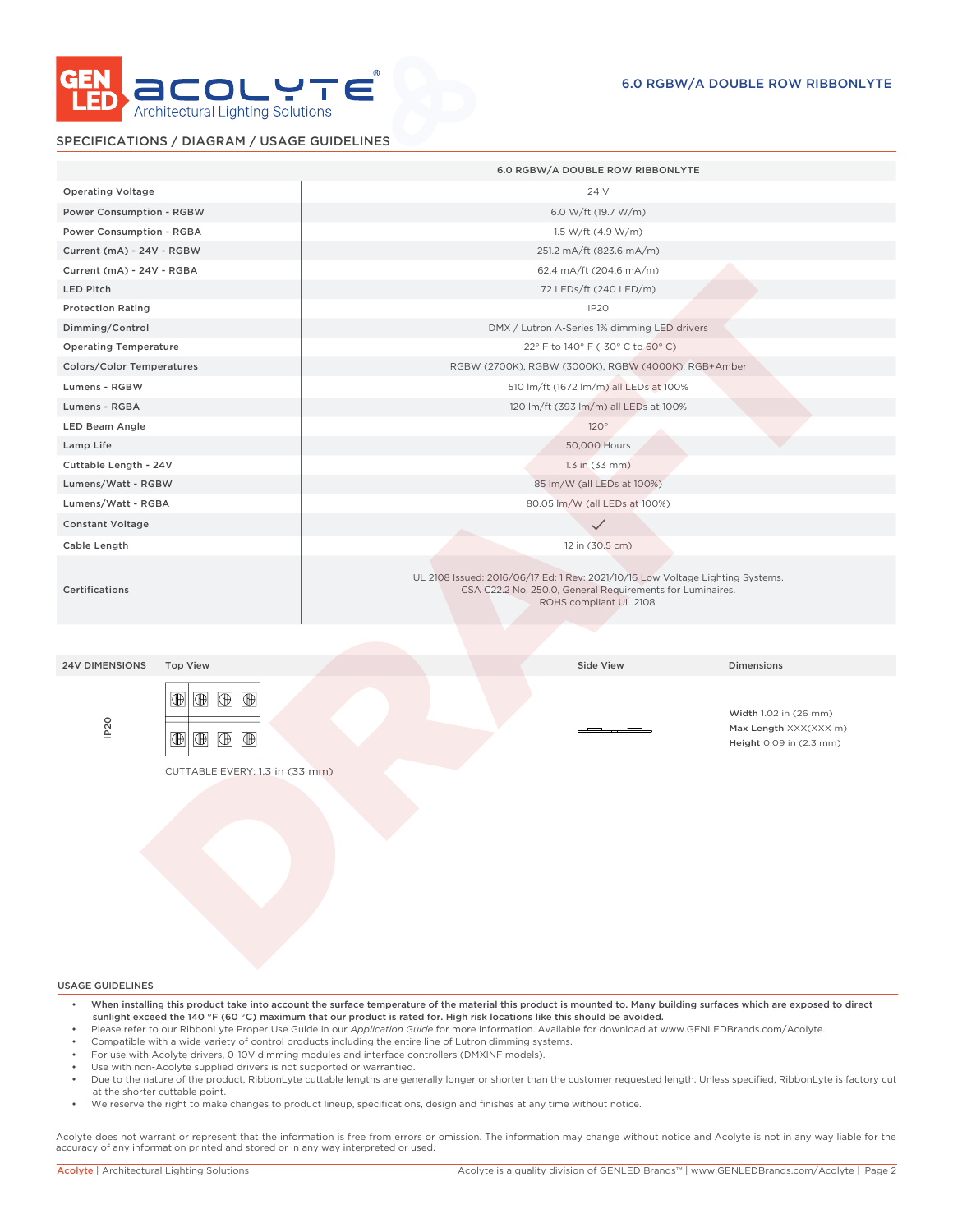

# CHANNEL COMPATIBILITY / CHANNEL OPTIONS

| CHANNEL         | IP20 | SURFACE MOUNTED CHANNELS                                                                                                                                                                                                                                                                            |
|-----------------|------|-----------------------------------------------------------------------------------------------------------------------------------------------------------------------------------------------------------------------------------------------------------------------------------------------------|
| AC1             |      | LENS OPTIONS: C - Clear F - Frosted K - Black<br>M - Milky NP - Narrow Prismatic WP - Wide Prismatic RM - Round Milky SM - Square Milky                                                                                                                                                             |
| AC <sub>2</sub> |      |                                                                                                                                                                                                                                                                                                     |
| AC3             |      |                                                                                                                                                                                                                                                                                                     |
| AC4             |      |                                                                                                                                                                                                                                                                                                     |
| AC5             |      |                                                                                                                                                                                                                                                                                                     |
|                 |      |                                                                                                                                                                                                                                                                                                     |
| AC14            |      | AS13<br>AS28<br>AS30<br>AS53                                                                                                                                                                                                                                                                        |
| AP1             |      | RM, SM<br>M, NP, WP<br>C, M, K, RM, SM<br>M, NP, WP                                                                                                                                                                                                                                                 |
| AR1             |      |                                                                                                                                                                                                                                                                                                     |
| AR <sub>2</sub> |      |                                                                                                                                                                                                                                                                                                     |
| AR3             |      |                                                                                                                                                                                                                                                                                                     |
| AR5             |      | RECESSED CHANNELS                                                                                                                                                                                                                                                                                   |
| AR8             |      | WP - Wide Prismatic RM - Round Milky SM - Square Milky<br>LENS OPTIONS: C - Clear F - Frosted K - Black M - Milky NP - Narrow Prismatic                                                                                                                                                             |
| AR10            |      |                                                                                                                                                                                                                                                                                                     |
| AR14            |      |                                                                                                                                                                                                                                                                                                     |
| AR16            |      |                                                                                                                                                                                                                                                                                                     |
| AR20            |      |                                                                                                                                                                                                                                                                                                     |
| AR23            |      |                                                                                                                                                                                                                                                                                                     |
| AR25            |      |                                                                                                                                                                                                                                                                                                     |
| AR30            |      | AR25<br>AR30<br>AR33<br>SC4<br>SC5                                                                                                                                                                                                                                                                  |
| AR33            |      | M, K, RM, SM<br>M, K, RM, SM<br>C, M, K, RM, SM<br>C, M, K, RM, SM<br>M, NP, WP                                                                                                                                                                                                                     |
| AS1             |      |                                                                                                                                                                                                                                                                                                     |
| AS <sub>2</sub> |      |                                                                                                                                                                                                                                                                                                     |
| AS3             |      |                                                                                                                                                                                                                                                                                                     |
| AS6             |      |                                                                                                                                                                                                                                                                                                     |
| AS10            |      |                                                                                                                                                                                                                                                                                                     |
| AS12            |      |                                                                                                                                                                                                                                                                                                     |
| AS13            |      |                                                                                                                                                                                                                                                                                                     |
| AS14            |      |                                                                                                                                                                                                                                                                                                     |
|                 |      |                                                                                                                                                                                                                                                                                                     |
| AS16            |      |                                                                                                                                                                                                                                                                                                     |
| <b>AS20G</b>    |      |                                                                                                                                                                                                                                                                                                     |
| AS23            |      |                                                                                                                                                                                                                                                                                                     |
| AS28            |      |                                                                                                                                                                                                                                                                                                     |
| AS30            |      |                                                                                                                                                                                                                                                                                                     |
| AS53            |      |                                                                                                                                                                                                                                                                                                     |
| AT4             |      |                                                                                                                                                                                                                                                                                                     |
| AT5             |      |                                                                                                                                                                                                                                                                                                     |
| AT11            |      |                                                                                                                                                                                                                                                                                                     |
| AW10            |      |                                                                                                                                                                                                                                                                                                     |
| AW12            |      |                                                                                                                                                                                                                                                                                                     |
| AW14            |      |                                                                                                                                                                                                                                                                                                     |
| AW35            |      |                                                                                                                                                                                                                                                                                                     |
| AW38            |      |                                                                                                                                                                                                                                                                                                     |
| AW40            |      |                                                                                                                                                                                                                                                                                                     |
| <b>B1</b>       |      |                                                                                                                                                                                                                                                                                                     |
| <b>B2</b>       |      |                                                                                                                                                                                                                                                                                                     |
| C <sub>22</sub> |      |                                                                                                                                                                                                                                                                                                     |
| GL1             |      |                                                                                                                                                                                                                                                                                                     |
| GL <sub>2</sub> |      |                                                                                                                                                                                                                                                                                                     |
| ROUND           |      |                                                                                                                                                                                                                                                                                                     |
| ROUND12         |      |                                                                                                                                                                                                                                                                                                     |
| ROUND20         |      |                                                                                                                                                                                                                                                                                                     |
| SC1             |      |                                                                                                                                                                                                                                                                                                     |
| SC <sub>2</sub> |      |                                                                                                                                                                                                                                                                                                     |
| SC3             |      |                                                                                                                                                                                                                                                                                                     |
| SC4             |      |                                                                                                                                                                                                                                                                                                     |
| SC <sub>5</sub> |      |                                                                                                                                                                                                                                                                                                     |
| SC6             |      |                                                                                                                                                                                                                                                                                                     |
| SC-CORNER1      |      |                                                                                                                                                                                                                                                                                                     |
| SC-CORNER2      |      |                                                                                                                                                                                                                                                                                                     |
| <b>ST10</b>     |      | <b>DISCLAIMER</b>                                                                                                                                                                                                                                                                                   |
| W31             |      |                                                                                                                                                                                                                                                                                                     |
| <b>WH35</b>     |      | When installing this product take into account the surface temperature of the material this product is mounted to. Many building surfaces which<br>are exposed to direct sunlight exceed the 140 °F (60 °C) maximum that our product is rated for. High risk locations like this should be avoided. |
|                 |      |                                                                                                                                                                                                                                                                                                     |